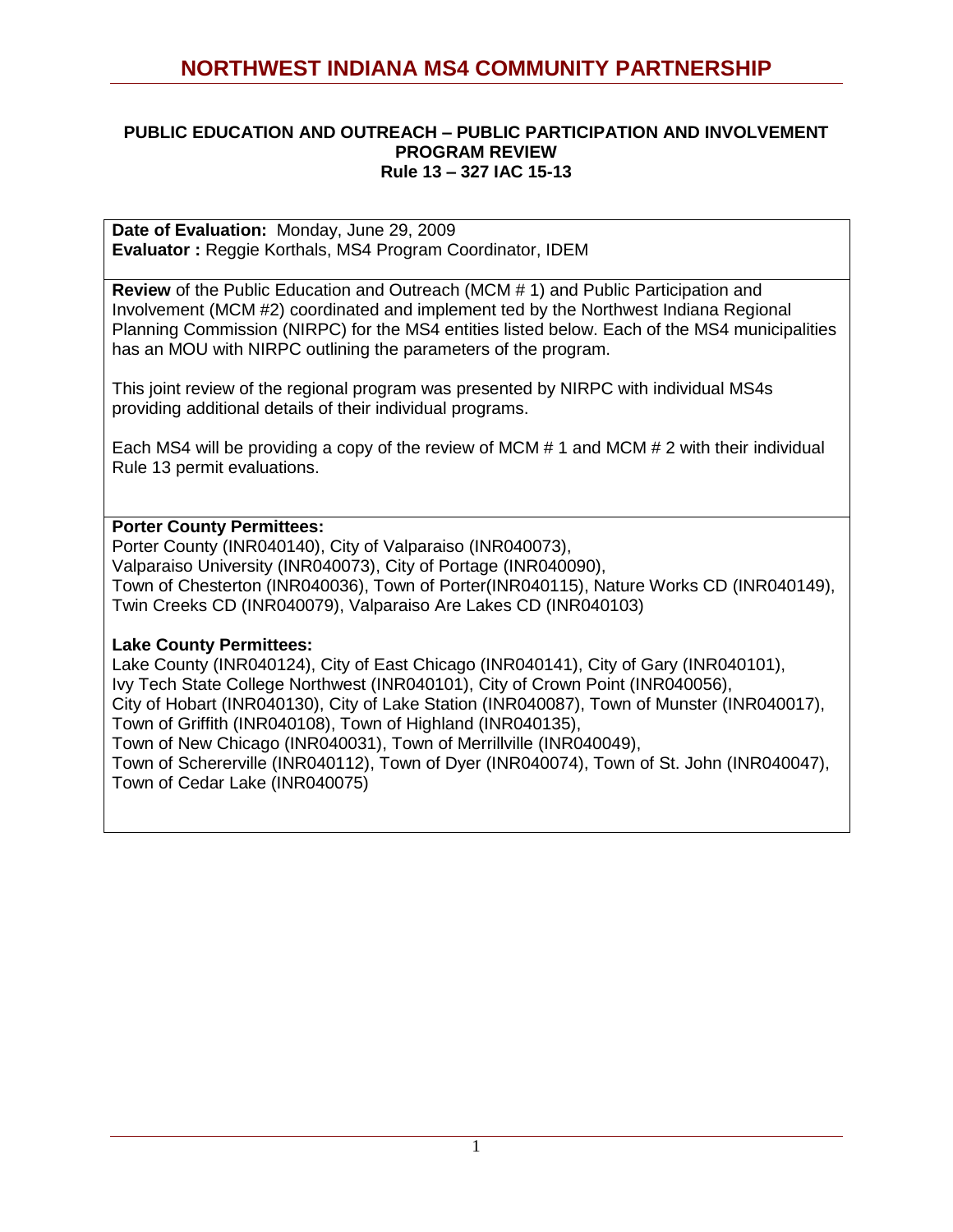#### **PROGRAM AREA**

#### **COMPREHENSIVE STORM WATER QUALITY MANAGEMENT PLANNING FOR MCM # 1 AND # 2 NORTHWEST INDIANA MS4 PARTNERSHIP**

| Was a self evaluation OR program review completed<br>prior to the IDEM evaluation?             | <b>YES</b><br><b>JUNE 2009</b> |
|------------------------------------------------------------------------------------------------|--------------------------------|
| Did all of the MS4s develop and implement a<br><b>SWQMP Part C?</b>                            | <b>YES</b>                     |
| Did all of the MS4s submit to IDEM a signed certification<br>form?                             | <b>YES</b>                     |
| Were programmatic indicators identified for each MCM in<br>Part C?                             | <b>YES</b>                     |
| Were BMPs identified in individual SWQMPs utilized in the<br>development of the regional plan? | <b>YES</b>                     |
| Did the partnership document all activities and maintain<br>appropriate records?               | <b>YES</b>                     |

*Has a communication and organizational chart been developed? (Storm water program staff and responsibilities)* **NO This chart should define the organization of the partnership.**

#### **Observations:**

- **The roles within the partnership were not clear. It was demonstrated that the majority of the implementation responsibilities fall on the contractor. MS4 entities did not demonstrate a consistent participation on the work group and in the decision making process.**
- **Some of the municipalities were more consistent in utilizing the information developed by the contractor in their communities.**
- **The contractor has done a good job in identifying the needs of the MS4s and developing a regional education and involvement program**

#### **Recommendations:**

- **The MS4s need to work more closely with the contractor to identify goals and implement objectives.**
- **A communications and organizational chart would be helpful in identifying the roles of both the MS4s and the contractor.**
- **The partnership might want to consider putting more responsibility on the MS4 entities by have a chairman, vice chairman and secretary of the group along with workgroups that address different aspects of the educational program. Each MS4 would be required to have a role on committee.**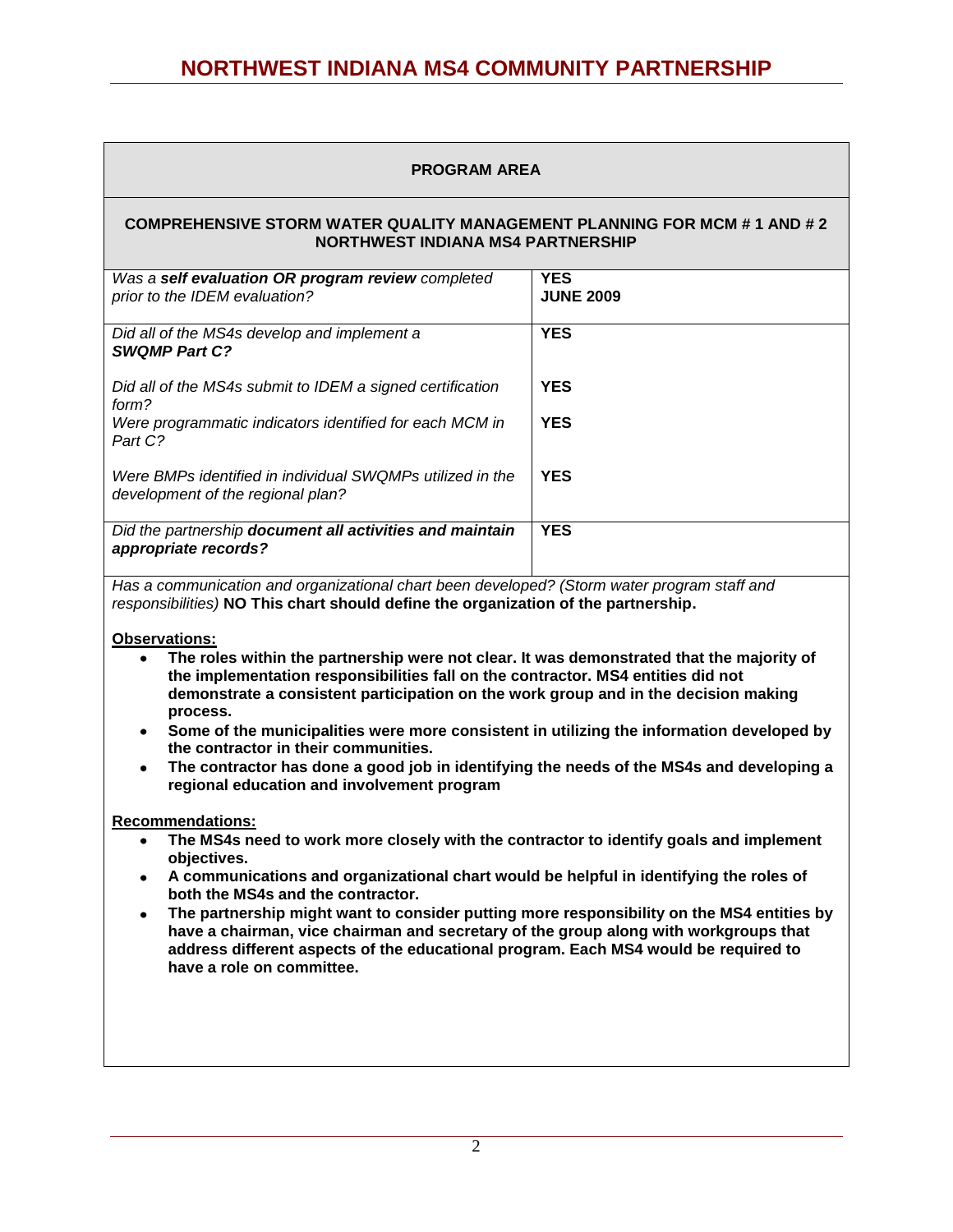| <b>COOPERATIVE AGREEMENTS</b>                                                                       |            |
|-----------------------------------------------------------------------------------------------------|------------|
| Is there a signed MOU with each MS4                                                                 | <b>YES</b> |
| Do all parties have a copy of the agreement?<br>2)                                                  | <b>YES</b> |
| Have the MOUs been reviewed and updated?<br>3)                                                      | <b>YES</b> |
| Is there an "umbrella group" to coordinate<br>4)<br>activities?                                     | <b>YES</b> |
| Are outside groups used in the implementation of the public education program? (Watershed Planning, |            |
| SWCD, etc.) YES                                                                                     |            |

LAKE COUNTY SOLID WASTE MANAGEMENT DISTRICT

- PORTER COUNTY WASTE AND RECYCLING DISTRICT
- LAKE MICHIGAN HOUSEHOLD HAZARDOUS WASTE DISTRICT
- LAKE COUNTY SOIL AND WATER CONSERVATION DISTRICT
- LAKE MICHIGAN COASTAL PROGRAM IDNR
- ILLINOIS-INDIANA SEA GRANT PROGRAM
- PLANNING WITH POWER PURDUE UNIVERSITY
- PURDUE UNIVERSITY COUNTY EXTENSION OFFICES
- WATERSHED GROUPS
- **ENVIRONMENTAL GROUPS**

#### **Observations:**

**The partnership has gone above and beyond in engaging outside groups to help implement the education program.**

#### **Recommendations:**

**The partnership should continue to work with outside groups and work to expand the roles of some of the organizations**.

*Did all the MS4s submit to IDEM a certification form once the public education program was developed and implemented?* **YES**

*Did the NWI Partnership develop an outreach strategy?* **YES**

- **The northwest Indiana MS4s agreed to contract with the regional planning commission to work together to improve the quality and reduce the quantity of urban runoff, resulting in area lakes and rivers meeting their designated use.**
- **The partnership strategy is to develop a coordinated, consistent, region wide program that is cost efficient and fulfills the Rule 13 requirements**

*Were measurable goals included in the strategy?* **YES**

- **2005: Improve quality and reduce quantity of storm water runoff from existing urban areas**
- **2005: Improve quality and reduce quantity of storm water runoff from all new development and redevelopment.**
- **2005: Integrate the storm water management program with the goals and objectives of the regional watershed management plan.**
- **2007: Assess constituent knowledge and practices as they relate to storm water quality.**
- **2007: Identify, implement, and evaluate Best Management Practices (BMPs).**

*Did each MS4 permittee implement the strategy in their MS4 area?* 

**YES, BUT AT VARIOUS LEVELS**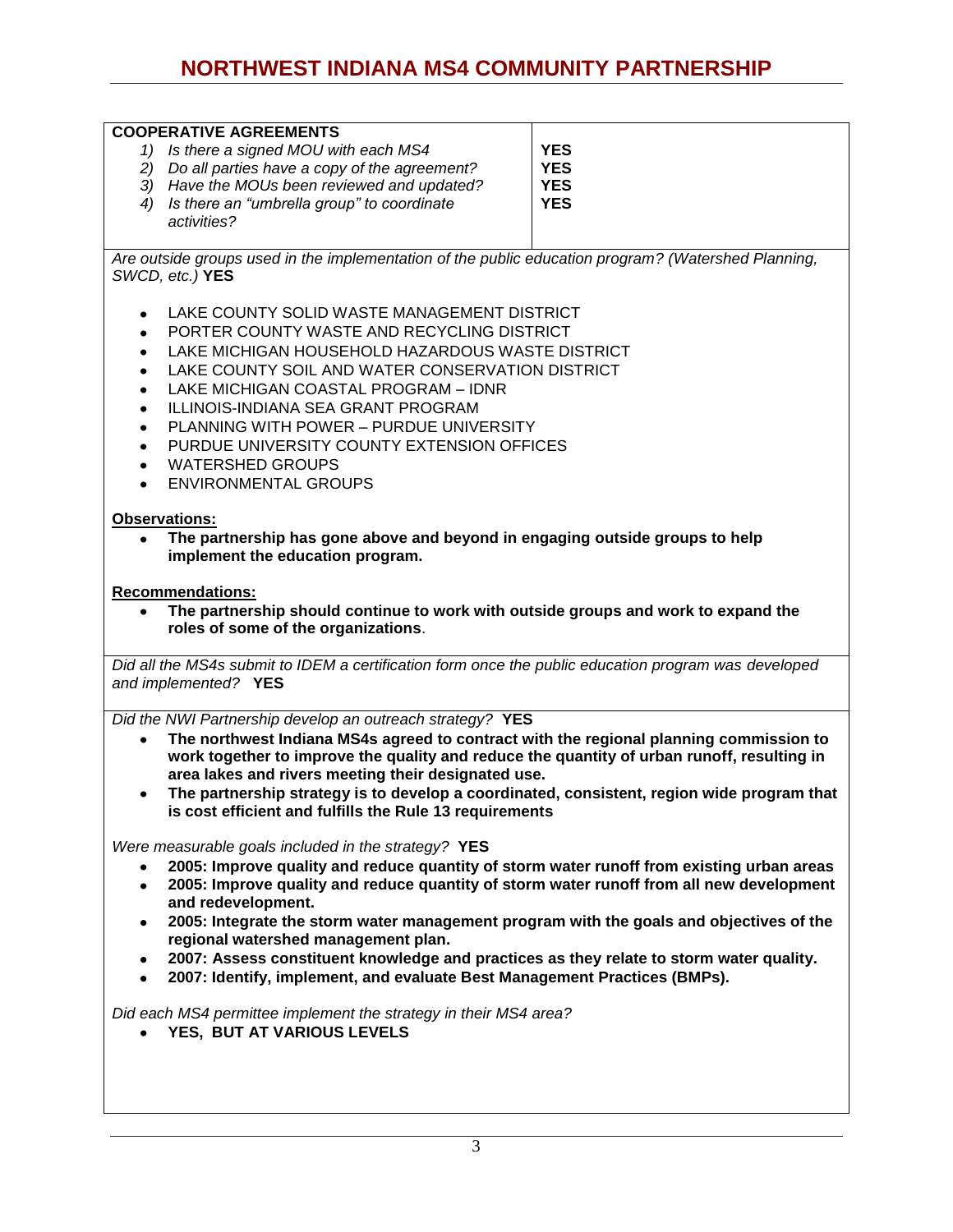#### **Observations:**

- $\bullet$ **The regional approach to implementing a public education and outreach program for the designated MS4s is a cost effective and good collaborative approach.**
- **This partnership of 23 MS4 is the largest in the Indiana Rule 13 permit program. Coordination of the needs and expectations of each entity seemed to be a challenge at times.**

#### **Recommendations:**

- **Each MS4 should review their Storm Water Quality Management Plans (SWQMP) to ensure that the outreach strategy developed by the partnership is included in their individual plans.**
- **Each MS4 will be required to review and up-date their SWQMP and submit the up-date as an attachment to their annual report due to be submitted to IDEM in October 2010. Update should reflect the activities of the regional partnership.**
- **The MS4s should work to strengthen the regional educational approach to continue to provide consistence and avoid duplication.**

| <b>Applicable Documents</b>                                                                                                                            | <b>Reviewed</b>                                                                                   |
|--------------------------------------------------------------------------------------------------------------------------------------------------------|---------------------------------------------------------------------------------------------------|
| <b>NIRPC Annual Reports</b><br>$\bullet$<br>MOU <sub>S</sub><br>The MS4s and the contractor plan to review, re-<br>٠<br>evaluative and amend all MOUs. | <b>SUPPLIED AND REVIEWED</b><br>Each MS4s will supply their<br><b>MOU</b> at time of their audits |

#### **Message Development**

*Were specific storm water messages developed*? **YES**

- **The partnership developed general storm water messages utilizing messages developed by US EPA and other MS4s**
- **The initial strategy was a broadcast approach with proven successful messages**
- **This method seemed to work well as an initial educational approach**  $\bullet$

*Were the messages regional?* **YES**

**The message development and logo development were consistent throughout the northwest Indiana region – Lake, Porter Counties with overflow to LaPorte County.**

*What were the messages?*

- **Project WET for school programs and Healthy Water Healthy People Program**
- **Remember Only Rain in the Drain**
- **After the Storm**
- **Don't Spill When You Fill**
- **7 Simple Steps**
- **Tip Cards with five separate messages**
	- **Remember, You're Not Just Walking Your Dog"**
	- **"Don't Pollute, Use a Commercial Carwash"**
	- **"Remember, You're Not Just Fertilizing Your Lawn"**
	- **Auto Repair**
	- **Restaurants**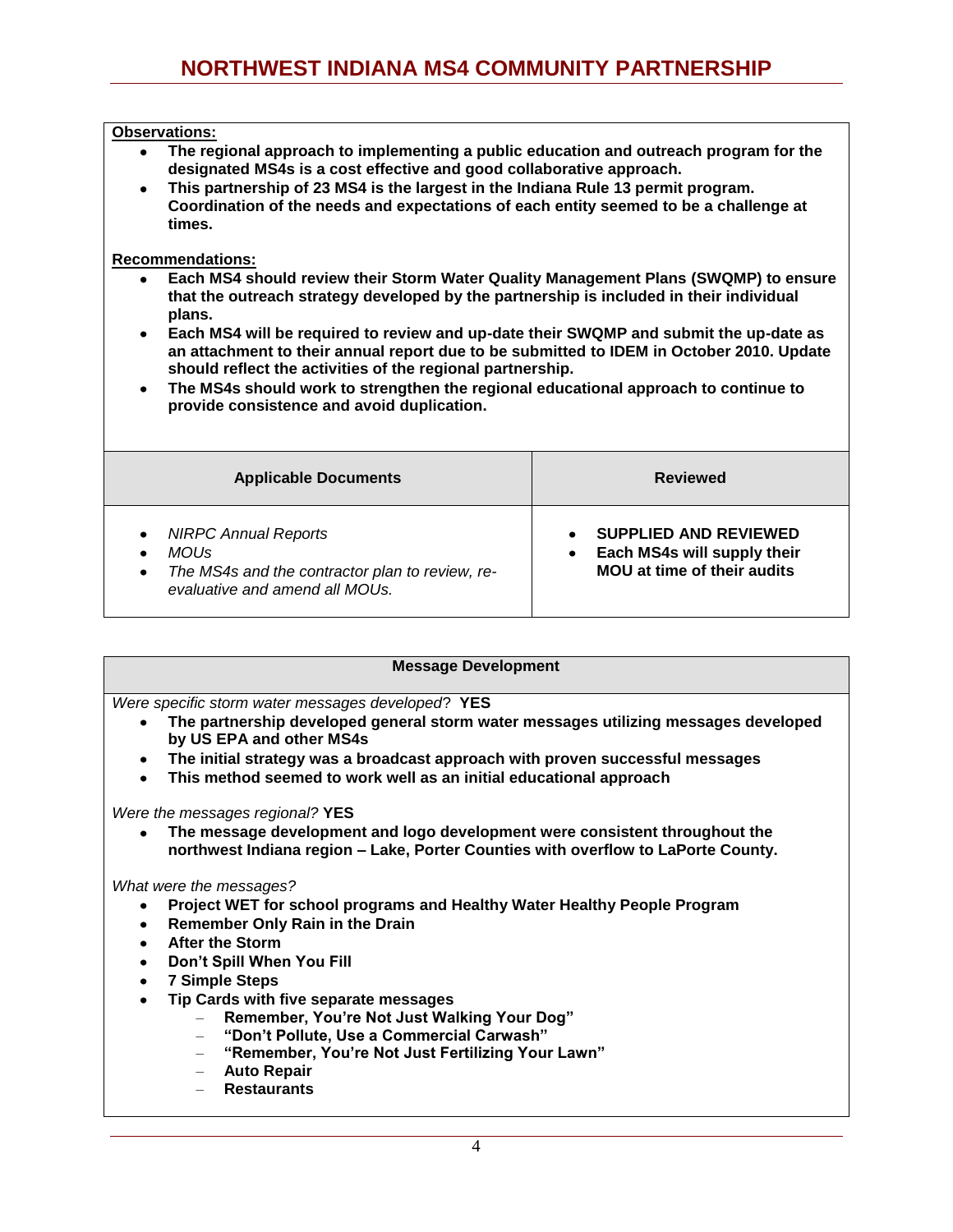#### **Message Development**

- **Watershed Protection – For Students**  $\bullet$
- **Construction Erosion and Sediment Control Field Guide**
- **Newspapers in Education insert**
- **Restaurant placemat with general storm water information**  $\bullet$
- **Clean Water Calendar**
- **Rain Garden How To Guide**
- **Wise Up About Water newspaper editorials**
- **Citizen's Guide to MS4 Program**

#### **Observations:**

- **The materials developed and distributed regionally were also made available to MS4s for use in their municipality. Some took advantage of this and others did not.**
- **The range of materials was excellent and the messages diverse**  $\bullet$
- **The contractor provided copies of all messages developed and materials distributed**
- **The partnership utilized existing programs and materials to meet the MCM requirements**

#### **Recommendations:**

- **The partnership should work with the contractor to continue to target specific stakeholder groups and develop a plan to identify a percentage of change over time.**
- **The MS4s should each commit to participation in the message development and goal**   $\bullet$ **setting.**

*What criteria were used to determine regional messages*?

- **The partnership utilized the** *Regional Watershed Plan* **and** *The Water Resources Toolkit*  **developed by NIRPC to help guide message development along with Indiana permit requirements and US EPA recommendations.**
- **The contractor reviewed the SWQMP for each MS4 to identify their methods and measurable goals for permit compliance and those findings helped develop the regional approach**
- **The partnership used IDEM and US EPA guidelines**

*Is the program reviewed for adequacy and is it updated as necessary?* **YES**

- **The contractor provided documentation that the partnership reviews and updates the regional program each year. The storm water advisory group began by meeting monthly and continues to meet on a regular basis.**
- **Not all MS4s participate on a regular basis. This makes it difficult for the contractor to build consensus and identify needs on a regional basis and for each municipality**

| <b>Target Audience</b>                 |          |  |
|----------------------------------------|----------|--|
| <b>Interview Questions</b>             | Response |  |
| Were target audiences established? YES |          |  |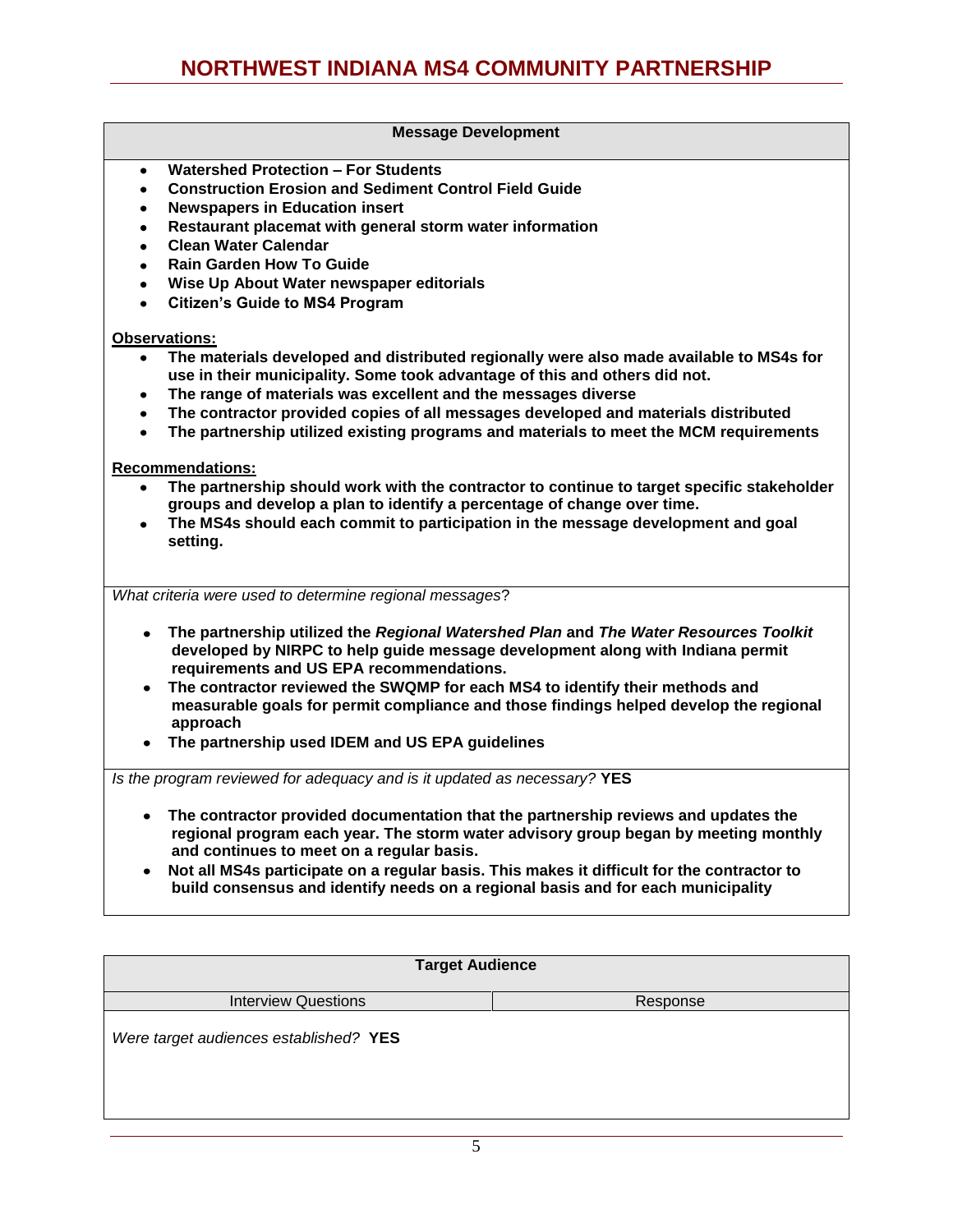| <b>Target Audience</b>                                                                                                                                                                                                                                                                          |                                                                                                                                                                                                                                                                                                                             |
|-------------------------------------------------------------------------------------------------------------------------------------------------------------------------------------------------------------------------------------------------------------------------------------------------|-----------------------------------------------------------------------------------------------------------------------------------------------------------------------------------------------------------------------------------------------------------------------------------------------------------------------------|
| <b>Interview Questions</b>                                                                                                                                                                                                                                                                      | Response                                                                                                                                                                                                                                                                                                                    |
| Did the regional program include methods and<br>measurable goals that would be used to inform:<br>residents<br>visitors<br>commercial and industrial facilities<br>construction site personnel<br><i>municipal employees</i><br>Did the outreach strategy include schools and<br>educators? YES | <b>YES</b><br>The partnership made an attempt to<br>reach all area constituents.<br>A more comprehensive plan to<br>measure percentage of change<br>reaching goals is needed<br>A more targeted approach might be<br>more successful.<br>Too may MS4s rely solely on the<br>regional program for education and<br>outreach? |
| Did the program target homeowners for pesticide,<br>herbicide, and fertilizer usage?                                                                                                                                                                                                            | <b>YES</b><br>Regional lawn care workshops were<br>held.                                                                                                                                                                                                                                                                    |

**CONSTITUENT KNOWLEDGE ASSESSMENT**

*Did the MS4 do an initial storm water quality assessment of constituent knowledge in the MS4 area?* **YES**

*What method was used?*

- **The initial survey was done in 2005. The survey was distributed and collected at each Saturday HHW collection in Lake and Porter Counties and the results were tabulated. The constituent response was used in shaping the initial program.**
- **A more comprehensive statistically relevant survey was conducted by an outside contractor in 2007. That survey targeted the region and also did area specific contacts for some of the MS4s. The results of this survey are being used to review the program and update the educational strategies.**

*Was a follow-up assessment done?*

**A follow-up to the 2007 community survey is scheduled for 2010**

*Was the information obtained used in development of the outreach strategy*? **YES**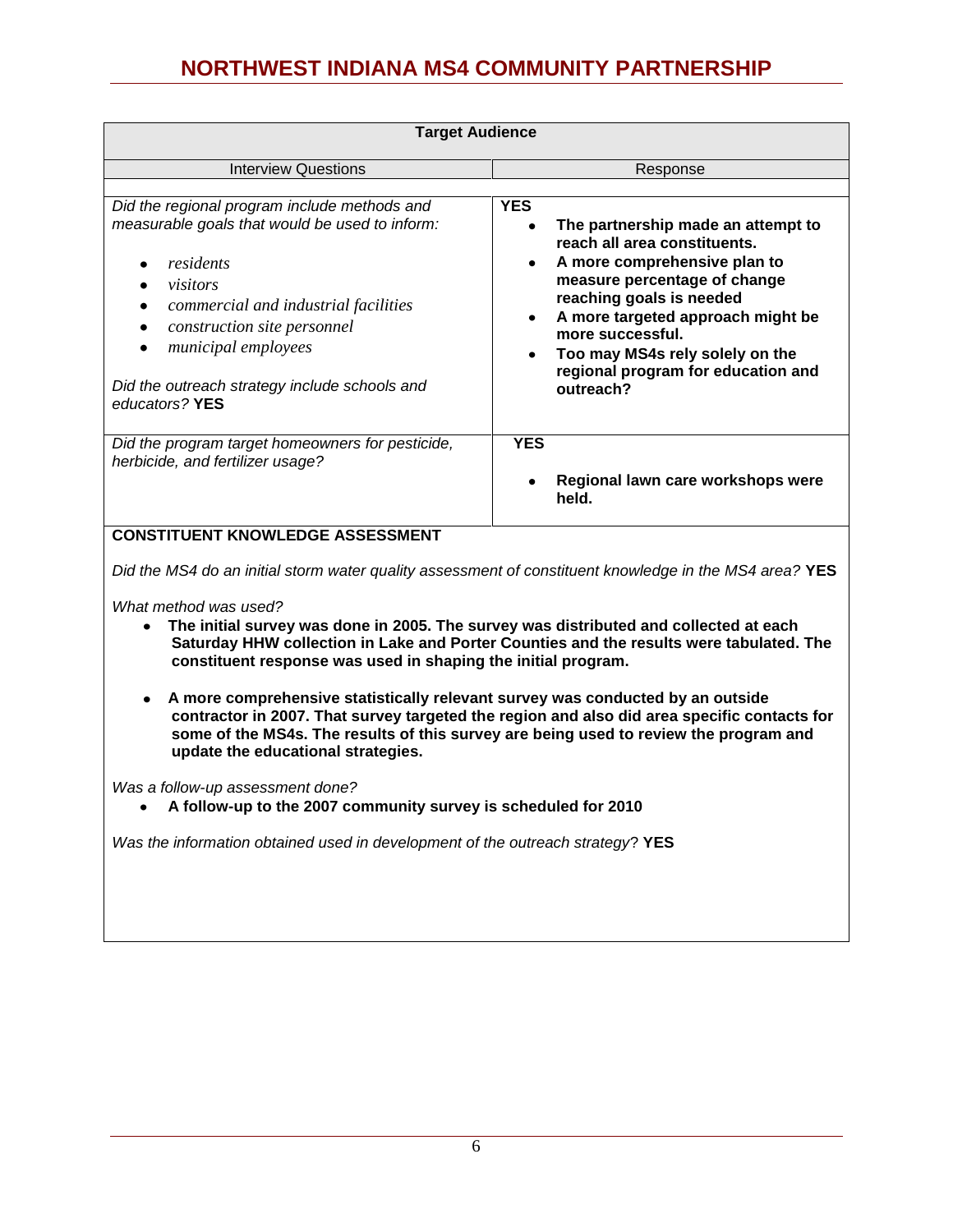| <b>Message Packaging</b>                                                                                                                                                                                                                                                                                                                                                                                                                                                                                                    |                                |  |
|-----------------------------------------------------------------------------------------------------------------------------------------------------------------------------------------------------------------------------------------------------------------------------------------------------------------------------------------------------------------------------------------------------------------------------------------------------------------------------------------------------------------------------|--------------------------------|--|
| <b>Secondary Language Materials</b>                                                                                                                                                                                                                                                                                                                                                                                                                                                                                         |                                |  |
| <b>Interview Questions</b>                                                                                                                                                                                                                                                                                                                                                                                                                                                                                                  | Response                       |  |
| What types of message "packaging" were used?                                                                                                                                                                                                                                                                                                                                                                                                                                                                                |                                |  |
| Multi Media: Radio, Cable Television, website<br>$\bullet$                                                                                                                                                                                                                                                                                                                                                                                                                                                                  |                                |  |
| Print: Newspaper, brochures, tip cards, posters, calendars,<br>$\bullet$                                                                                                                                                                                                                                                                                                                                                                                                                                                    |                                |  |
| Promotional Items: Rain Gauges, Gas Cans, Beach Boxes, Gardener Packets,<br>$\bullet$<br><b>Teacher/Library Tool Kits, Restaurant Placemats</b>                                                                                                                                                                                                                                                                                                                                                                             |                                |  |
| What methods were used for message distribution?                                                                                                                                                                                                                                                                                                                                                                                                                                                                            |                                |  |
| <b>County Fairs</b><br>$\bullet$                                                                                                                                                                                                                                                                                                                                                                                                                                                                                            |                                |  |
| <b>Community Festivals</b><br>$\bullet$                                                                                                                                                                                                                                                                                                                                                                                                                                                                                     |                                |  |
| <b>Household Hazardous Waste Collection Days</b><br>$\bullet$                                                                                                                                                                                                                                                                                                                                                                                                                                                               |                                |  |
| <b>Public Libraries</b>                                                                                                                                                                                                                                                                                                                                                                                                                                                                                                     |                                |  |
|                                                                                                                                                                                                                                                                                                                                                                                                                                                                                                                             | <b>Newspapers In Education</b> |  |
| <b>Civic Group Meetings</b><br>$\bullet$                                                                                                                                                                                                                                                                                                                                                                                                                                                                                    |                                |  |
| <b>Teacher Training</b><br>$\bullet$                                                                                                                                                                                                                                                                                                                                                                                                                                                                                        |                                |  |
| City/Town Halls, Utility Department Buildings<br>$\bullet$                                                                                                                                                                                                                                                                                                                                                                                                                                                                  |                                |  |
|                                                                                                                                                                                                                                                                                                                                                                                                                                                                                                                             |                                |  |
| Were materials were developed in a second language? NO                                                                                                                                                                                                                                                                                                                                                                                                                                                                      |                                |  |
| Second language materials will be developed under the second permit cycle.                                                                                                                                                                                                                                                                                                                                                                                                                                                  |                                |  |
| <b>Applicable Documents</b>                                                                                                                                                                                                                                                                                                                                                                                                                                                                                                 | <b>Reviewed</b>                |  |
| The partnership through the contractor did an excellent job of documentation of all<br>$\bullet$<br>activities.<br>A CD was provided that included meeting sing-in sheets, agendas, minutes, MOUs,<br>$\bullet$<br>distributed materials, surveys, and photographs of events.<br>A detailed program resource allocation spreadsheet was provided that included<br>$\bullet$<br>expenditures by category, paid advertising by media type and educational materials.<br>A comprehensive budget was also provided<br>$\bullet$ |                                |  |

| <b>Program Review and Assessment</b>                           |          |  |
|----------------------------------------------------------------|----------|--|
| Interview Questions                                            | Response |  |
| Does the partnership meet on a regular basis?                  |          |  |
| Partnership meetings were originally held monthly (2004-2006)  |          |  |
| Partnership meetings were changed to quarterly (2007-current)  |          |  |
|                                                                |          |  |
| Is documentation kept of the partnership meetings              |          |  |
| Meeting notices are sent to all members                        |          |  |
| Agendas are provided to all members                            |          |  |
| Meeting Minutes are supplied to all members                    |          |  |
| Copies were provided for the permit evaluation                 |          |  |
|                                                                |          |  |
| Is the agenda provided to all members prior to the meeting YES |          |  |
|                                                                |          |  |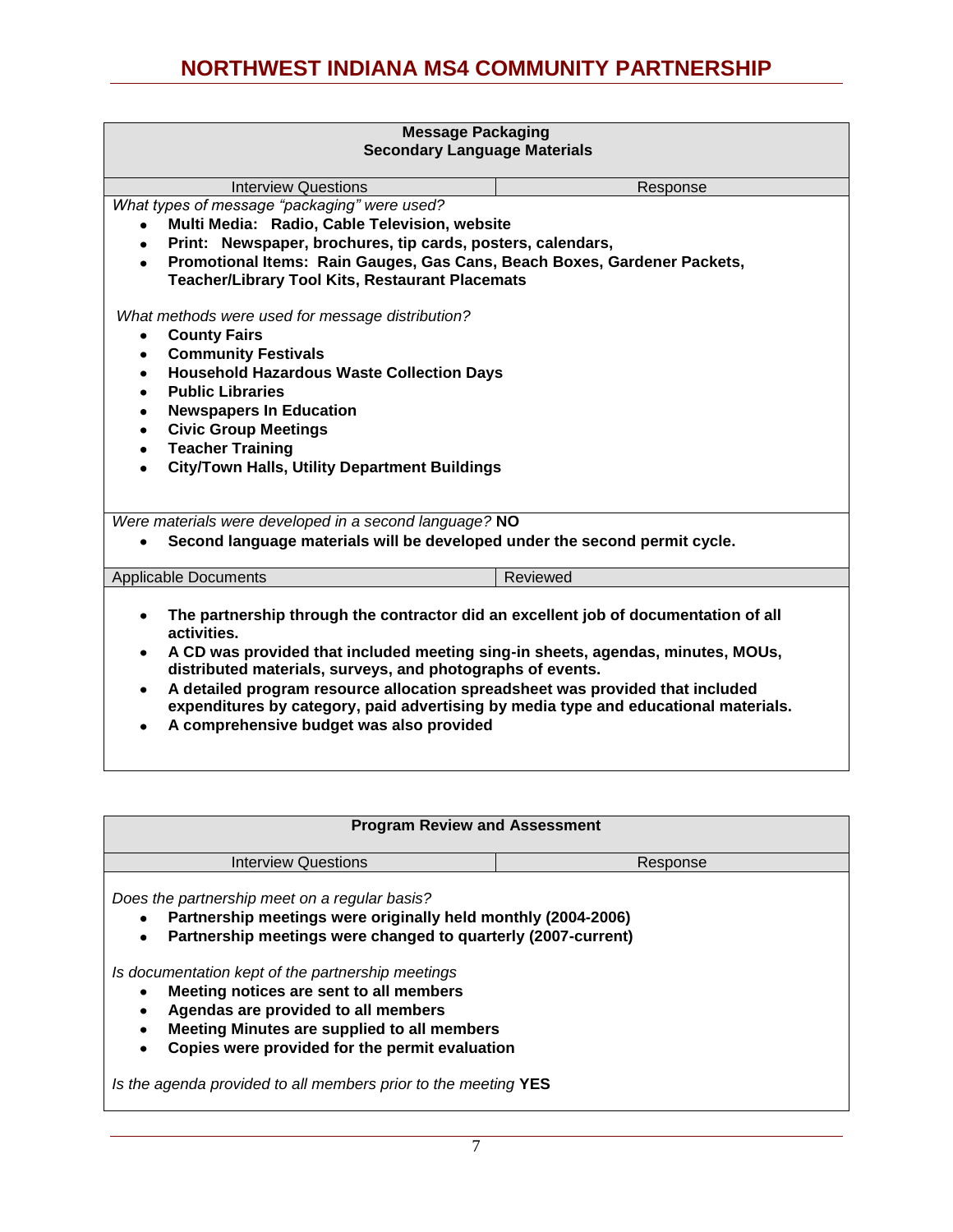| <b>Program Review and Assessment</b>                                                                                                                                                          |          |  |
|-----------------------------------------------------------------------------------------------------------------------------------------------------------------------------------------------|----------|--|
| <b>Interview Questions</b>                                                                                                                                                                    | Response |  |
| Is there a plan to review the first five years and update and/or amend the program?                                                                                                           |          |  |
| The partnership has begun the process of program review and will continue to review the<br>$\bullet$<br>program on a regular basis.                                                           |          |  |
| What was the most successful public education BMP implemented?                                                                                                                                |          |  |
| <b>Contractors Workshops</b><br>$\bullet$                                                                                                                                                     |          |  |
| Newspaper In Education (NIE) program that included inserts in the newspaper and<br>$\bullet$<br>information to teachers.                                                                      |          |  |
| What was the least successful BMP implemented?                                                                                                                                                |          |  |
| Lawn Care Information because of conflicting messages for different sources<br>$\bullet$<br>Better distribution method is needed<br>$\bullet$                                                 |          |  |
| Challenges?                                                                                                                                                                                   |          |  |
| Contractor Staffing: Turnover, skill set challenges, projected staff levels never achieved<br>$\bullet$<br>Participation by MS4s<br>٠                                                         |          |  |
| MS4s understanding that it their responsibility to utilize the regional messages in their<br>$\bullet$<br>communities and to actively participate in the planning and implementation process. |          |  |

| <b>PROGRAM AREA</b> |
|---------------------|
|---------------------|

#### **MCM # 2 PUBLIC INVOLVEMENT AND PARTICIPATION 327 IAC 15-13-13**

| <b>Interview Questions</b>                                                                                                                                                | Response   |
|---------------------------------------------------------------------------------------------------------------------------------------------------------------------------|------------|
| Did all of the MS4s submit to IDEM a certification form<br>once the program was developed and implemented?                                                                | <b>YES</b> |
| Does the regional partnership allow opportunities for<br>constituents to participate in the storm water<br>management program development, implementation,<br>and review? | <b>YES</b> |
| Are partnership meetings open to the public and does<br>the partnership comply with applicable public notice<br>requirements?                                             | <b>YES</b> |
| Did the partnership demonstrate appropriate<br>documentation of public notices?                                                                                           | <b>YES</b> |
| Do members of public attend the partnership<br>meetings?                                                                                                                  | <b>YES</b> |
|                                                                                                                                                                           |            |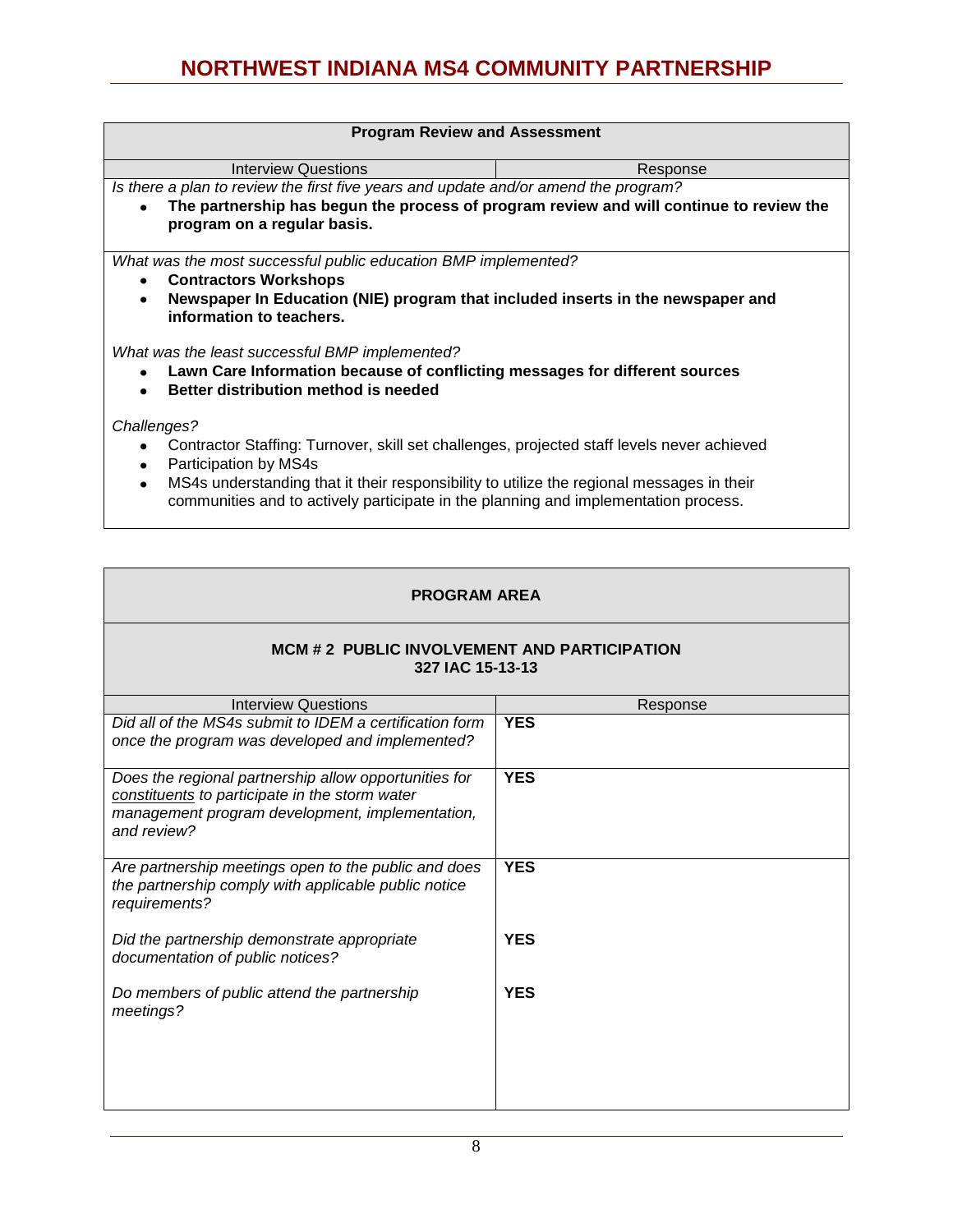| <b>PROGRAM AREA</b>                                                                                                                                                                                                                                                                                                                                                                                                                                                                                                                                                        |  |  |
|----------------------------------------------------------------------------------------------------------------------------------------------------------------------------------------------------------------------------------------------------------------------------------------------------------------------------------------------------------------------------------------------------------------------------------------------------------------------------------------------------------------------------------------------------------------------------|--|--|
| MCM # 2 PUBLIC INVOLVEMENT AND PARTICIPATION<br>327 IAC 15-13-13                                                                                                                                                                                                                                                                                                                                                                                                                                                                                                           |  |  |
| <b>Interview Questions</b><br>Response                                                                                                                                                                                                                                                                                                                                                                                                                                                                                                                                     |  |  |
| Did the partnership provide regular program up-dates and storm water information to elected officials?<br><b>YES</b>                                                                                                                                                                                                                                                                                                                                                                                                                                                       |  |  |
| The Northwestern Indiana Regional Planning Commission (NIRPC) is a council of<br>$\bullet$<br>governments that has all of the designated MS4 elected officials as sitting members.<br>Regular up-dates were provided to the Commission and to the Environmental Management<br>$\bullet$<br><b>Policy Committee (EMPC) sub-committee.</b><br>The group indicated that more could be done in this area                                                                                                                                                                       |  |  |
| Does the partnership have a plan to provide for public participation during the second permit period?<br>The public participation MCM is being reviewed<br>$\bullet$<br>Some of the MS4s feel that this is an MCM that should be implemented at the local level<br>٠<br>The contractor does not have staff to adequately be in all 23 communities all of the time.<br>This was not the intention of the partnership                                                                                                                                                        |  |  |
| Are there storm water related volunteer activities sponsored or endorsed by the MS4 or other area water<br>quality organizations?<br>Storm water Webinar with Valparaiso University<br>$\bullet$<br><b>Project WET teacher training</b><br>Alliance for the Great Lakes - Coastal Clean-up Day<br><b>DNR River Watch Training</b><br>Lake Michigan District Household Hazardous Waste Days<br>Save the Dunes Conservation Fund - Rain Barrel Program and Rain Garden Workshops<br><b>Regional Best Management Practice Field Days</b>                                      |  |  |
| Did the goals for regional public outreach address participation in citizen panels, community clean-ups,<br>citizen watch groups, drain marking projects and public meetings? YES                                                                                                                                                                                                                                                                                                                                                                                          |  |  |
| Were there challenges in implementing a regional public participation program? YES                                                                                                                                                                                                                                                                                                                                                                                                                                                                                         |  |  |
| Diverse community needs - urban vs. suburban, level of citizen involvement, uneven<br>٠<br>availability and expertise of members organizations and resources<br>Uneven member participation in opportunities - contractor had difficulty meeting<br>$\bullet$<br>unspoken community needs<br>Volunteers were more likely to respond to their own community event rather than a<br>$\bullet$<br>regional event<br>The partnership is in the process of reviewing the role of a regional public participation<br>$\bullet$<br>program and the level that it should focus on. |  |  |
| Did the partnership develop a regional storm water WEB SITE? YES                                                                                                                                                                                                                                                                                                                                                                                                                                                                                                           |  |  |
|                                                                                                                                                                                                                                                                                                                                                                                                                                                                                                                                                                            |  |  |
| http://www.nirpc.org/environment/water.htm                                                                                                                                                                                                                                                                                                                                                                                                                                                                                                                                 |  |  |
| Each MS4 has developed or is in the process of developing their own websites that will link to the<br>NIRPC website.                                                                                                                                                                                                                                                                                                                                                                                                                                                       |  |  |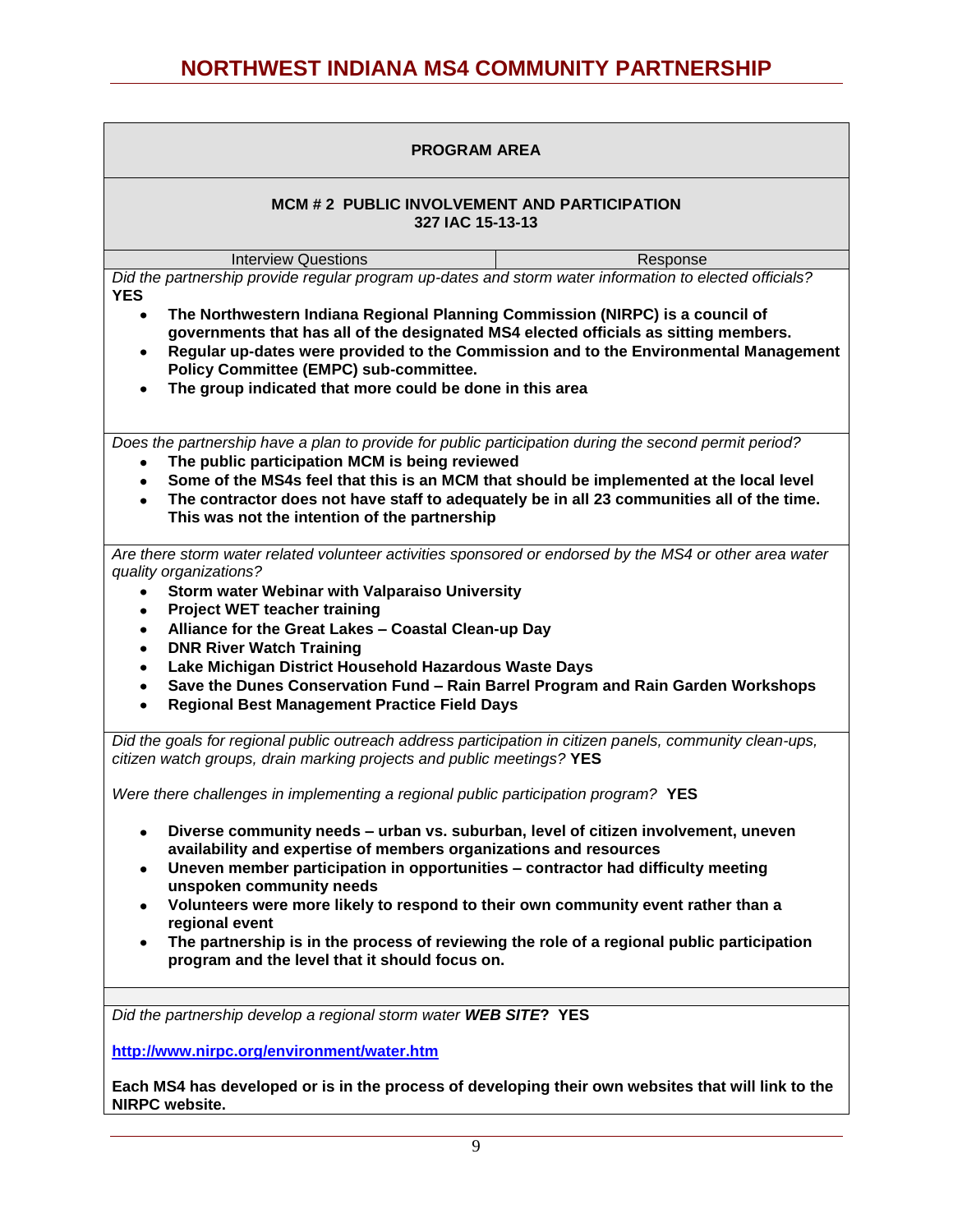| <b>PROGRAM AREA</b>                                                                                                                                                                                                                                                                                                                                         |                                                |  |
|-------------------------------------------------------------------------------------------------------------------------------------------------------------------------------------------------------------------------------------------------------------------------------------------------------------------------------------------------------------|------------------------------------------------|--|
| <b>MCM # 2 PUBLIC INVOLVEMENT AND PARTICIPATION</b><br>327 IAC 15-13-13                                                                                                                                                                                                                                                                                     |                                                |  |
| <b>Interview Questions</b><br>Response                                                                                                                                                                                                                                                                                                                      |                                                |  |
| What was the most successful public involvement BMP implemented?<br>The Gas Can Exchange Program that was conducted in partnership with the Lake<br>Michigan Household Hazardous Waste District and the Lake and Porter County Solid<br><b>Waste Districts</b><br>What was the least successful?<br>The regional poster contest – not enough participation. |                                                |  |
| <b>Applicable Documents</b>                                                                                                                                                                                                                                                                                                                                 | Reviewed                                       |  |
| Documentation of public involvement activities<br><b>Public Notice documentation</b>                                                                                                                                                                                                                                                                        | <b>YES - PROVIDED</b><br><b>YES - PROVIDED</b> |  |
| Review of Website (Live or Print)                                                                                                                                                                                                                                                                                                                           | <b>YES - LIVE</b>                              |  |

### *INDIVIDUAL MS4 PRESENTATIONS*

*PORTER COUNTY Does the MS4 have a storm water WEB SITE?* **NO**

*Reviewed: no storm water information on Porter County Government site, not on Surveyor link*

*CITY OF VALPARAISO VALPARAISO UNIVERSITY Do the MS4s have a storm water WEB SITE?* **YES** 

*Reviewed;<http://www.ci.valparaiso.in.us/> AND<http://www.valparaisoutilities.org/stormwater/ssph2/index.htm>*

*Difficult to find – will be reviewed during the permit review*

*<http://www.valpo.edu/environmentalscience/links/index.php>*

*University has no links*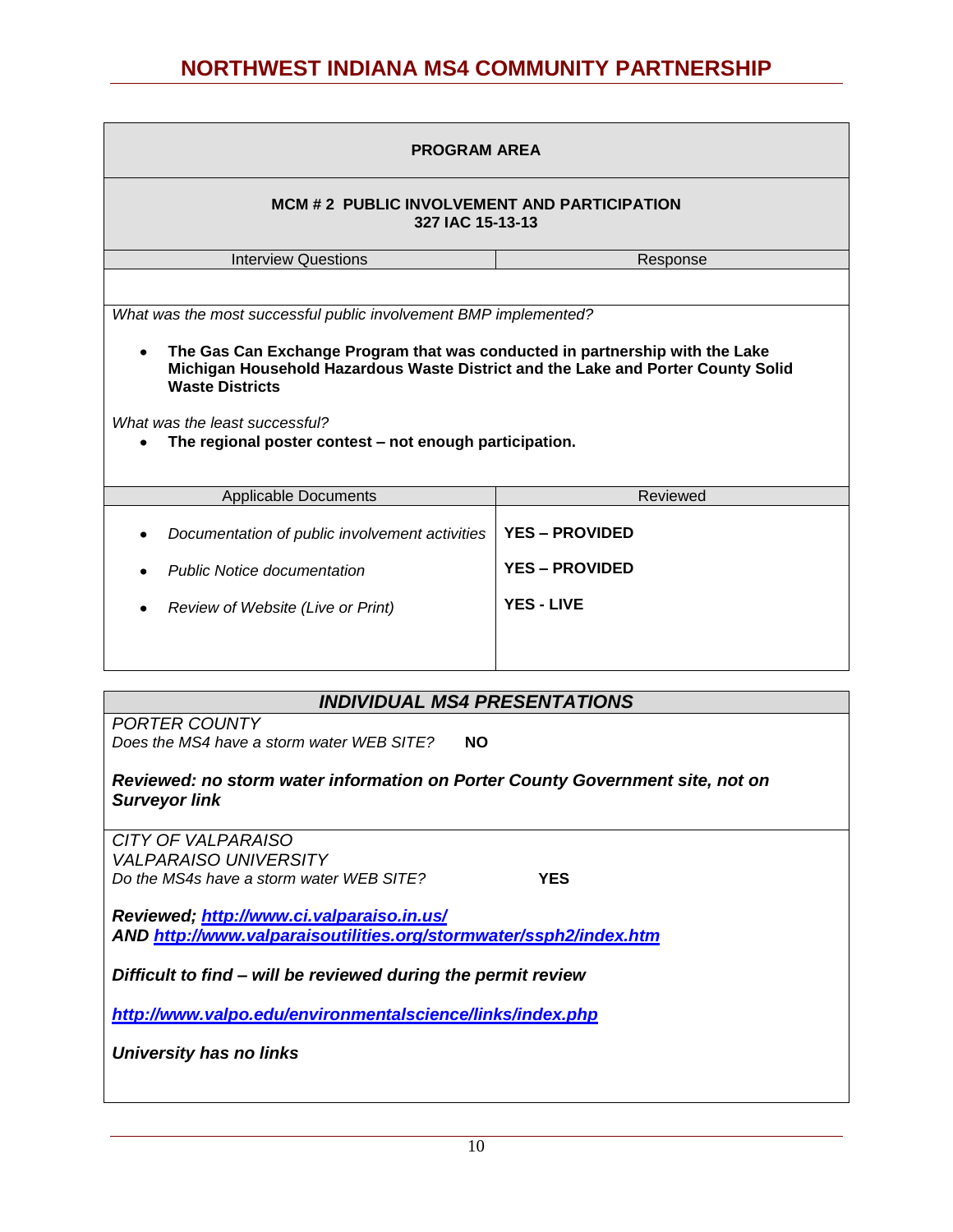| <b>CITY OF PORTAGE</b>                                                                       |
|----------------------------------------------------------------------------------------------|
| Does the MS4 have a storm water WEB SITE?<br><b>YES</b>                                      |
|                                                                                              |
| Reviewed: http://www.ci.portage.in.us/                                                       |
|                                                                                              |
|                                                                                              |
| AND http://www.ci.portage.in.us/public works/index.asp?fDD=10-82                             |
|                                                                                              |
| Site is Storm Water Management Board could not find MS4 materials- will be reviewed          |
| during the permit review                                                                     |
|                                                                                              |
| <b>TOWN OF CHESTERTON</b>                                                                    |
| Does the MS4 have a storm water WEB SITE?<br><b>YES</b>                                      |
|                                                                                              |
|                                                                                              |
| Reviewed_http://www.chestertonin.org/stormwater/index.html                                   |
|                                                                                              |
| And http://www.chestertonin.org/                                                             |
|                                                                                              |
| Easy access, well done, lots of information                                                  |
|                                                                                              |
|                                                                                              |
| <b>TOWN OF PORTER</b>                                                                        |
| Does the MS4 have a storm water WEB SITE?<br><b>YES</b>                                      |
|                                                                                              |
| Reviewed: http://www.townofporter.com/                                                       |
|                                                                                              |
|                                                                                              |
| Storm Water Board information and some things about recycling - will be reviewed             |
| during the permit review                                                                     |
|                                                                                              |
|                                                                                              |
|                                                                                              |
| NATURE WORKS (ABERDEEN) CONSERVANCY DISTRICT                                                 |
| Does the MS4 have a storm water WEB SITE?<br><b>NO</b>                                       |
|                                                                                              |
| Reviewed: no site, only listed under Valparaiso City Utilities - will be reviewed during the |
| permit review                                                                                |
|                                                                                              |
|                                                                                              |
| <b>TWIN CREEKS CONSERVANCY DISTRICT</b>                                                      |
| Does the MS4 have a storm water WEB SITE?<br><b>NO</b>                                       |
|                                                                                              |
| Reviewed: no site, only listed under Assoc of Indiana Conservancy Districts - will be        |
| reviewed during the permit review                                                            |
|                                                                                              |
|                                                                                              |
|                                                                                              |
| <b>VALPARAISO AREA LAKES CONSERVANCY DISTRICT</b>                                            |
| <b>YES</b><br>Does the MS4 have a storm water WEB SITE?                                      |
|                                                                                              |
|                                                                                              |
| Reviewed: http://www.vlacd.org/                                                              |
|                                                                                              |
| Good CD site, lots of water information but more MS4 is needed - will be reviewed during     |
|                                                                                              |
|                                                                                              |
| the permit review                                                                            |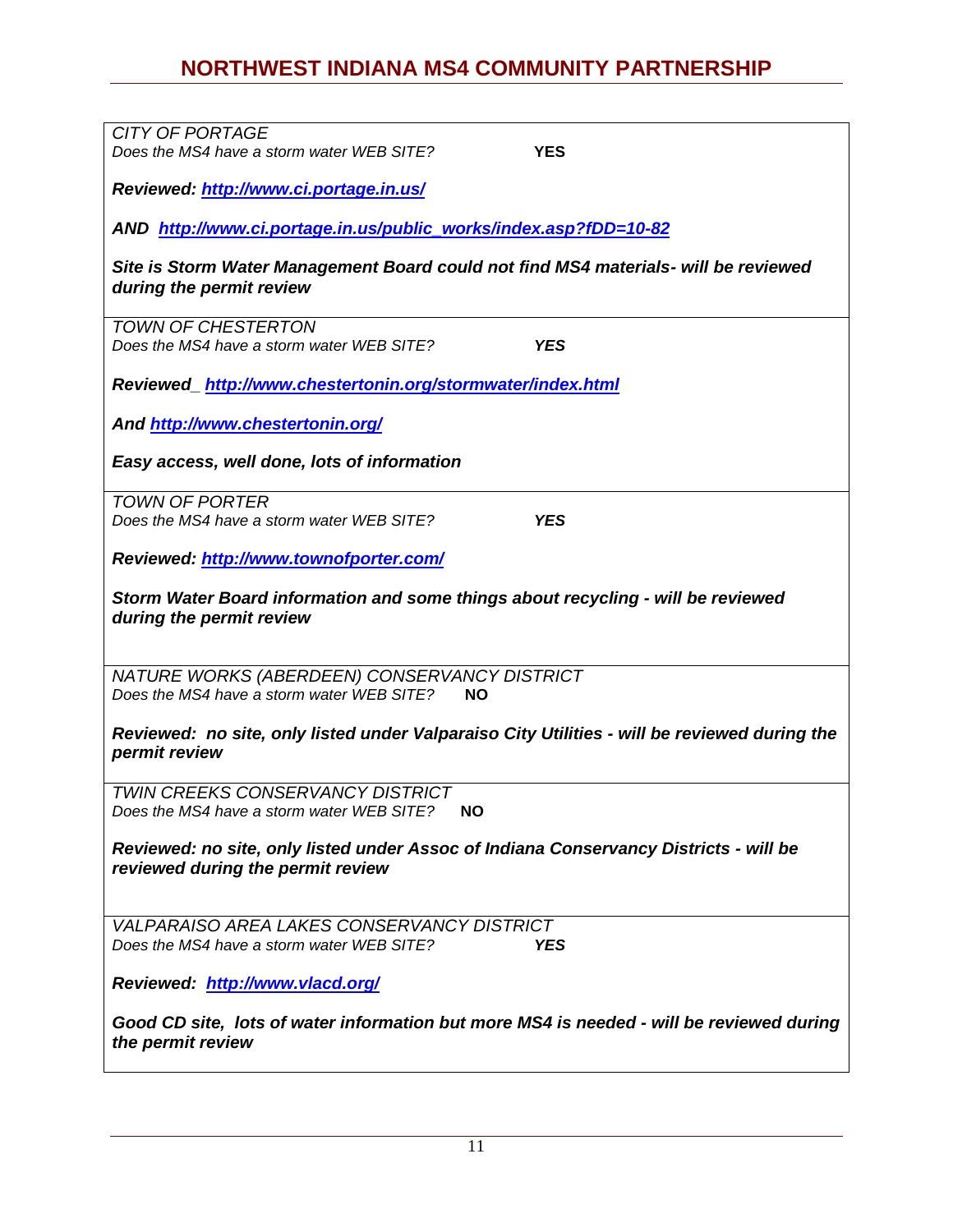| <b>LAKE COUNTY</b>                                                                                                                                                                     |            |
|----------------------------------------------------------------------------------------------------------------------------------------------------------------------------------------|------------|
| Does the MS4 have a storm water WEB SITE?<br><b>NO</b>                                                                                                                                 |            |
| Reviewed: http://www.lakecountyin.org/index.jsp                                                                                                                                        |            |
| Surveyor link - no storm water information - will be reviewed during the permit review                                                                                                 |            |
| <b>EAST CHICAGO</b>                                                                                                                                                                    |            |
| Does the MS4 have a storm water WEB SITE?<br><b>NO</b>                                                                                                                                 |            |
| Reviewed: http://www.eastchicago.com/<br>Departments - Utility Operations - no storm water information- will be reviewed during<br>the permit review                                   |            |
| <b>GARY</b>                                                                                                                                                                            |            |
| Does the MS4 have a storm water WEB SITE?                                                                                                                                              | <b>YES</b> |
| Reviewed: http://www.garysanitary.com/gswmd_default.asp<br><b>Under the Sanitary District</b><br>MS4 Fact Sheet, ordinances, watershed plan- will be reviewed during the permit review |            |
| <b>HOBART</b>                                                                                                                                                                          |            |
| Does the MS4 have a storm water WEB SITE?                                                                                                                                              | <b>YES</b> |
|                                                                                                                                                                                        |            |
| Reviewed: http://www.city.hobart.in.us/cthobartweb/site/default.asp<br><b>Under Departments</b>                                                                                        |            |
| http://www.city.hobart.in.us/1611101116193535643/site/default.asp                                                                                                                      |            |
|                                                                                                                                                                                        |            |
| <b>MS4 Permit Part B, Part C, Part A</b><br>Email stmwtr@crown.net<br>Will be reviewed during the permit review                                                                        |            |
| <b>HIGHLAND</b>                                                                                                                                                                        |            |
| Does the MS4 have a storm water WEB SITE?<br><b>NO</b>                                                                                                                                 |            |
|                                                                                                                                                                                        |            |
| Reviewed: http://www.highland.in.gov/<br>Flood projects, pump station, consumer report, no storm water information - will be                                                           |            |
| reviewed during the permit review                                                                                                                                                      |            |
| <b>GRIFFITH</b>                                                                                                                                                                        |            |
| Does the MS4 have a storm water WEB SITE?<br><b>NO</b>                                                                                                                                 |            |
| Reviewed: http://www.griffith.in.gov/<br>No storm water information found - will be reviewed during the permit review                                                                  |            |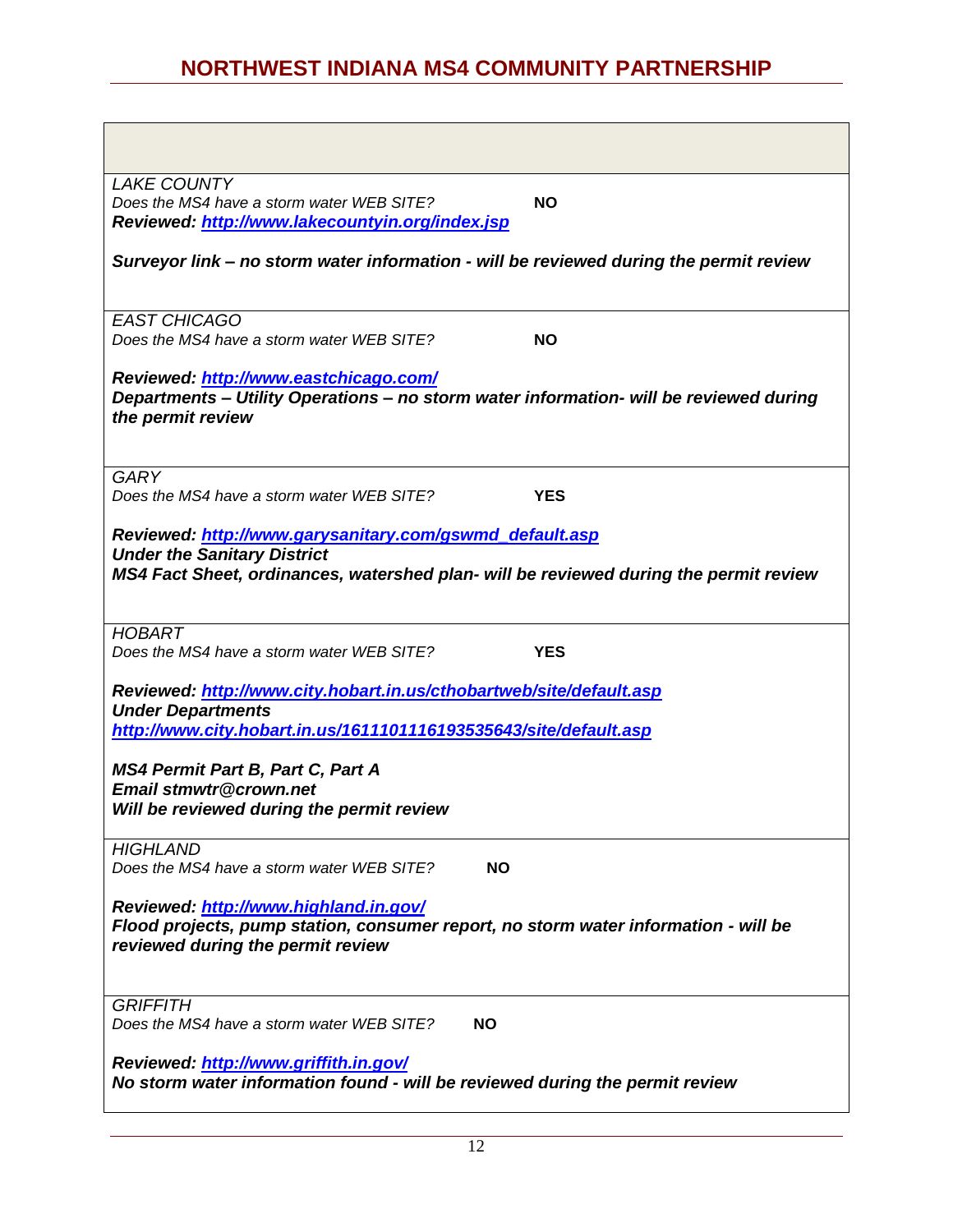| <b>MUNSTER</b><br>Does the MS4 have a storm water WEB SITE?<br><b>NO</b>                                                                                                                                    |  |
|-------------------------------------------------------------------------------------------------------------------------------------------------------------------------------------------------------------|--|
| Reviewed: http://www.ci.munster.in.us/                                                                                                                                                                      |  |
| Public Works - drainage issues, HHW, no storm water information - will be reviewed<br>during the permit review                                                                                              |  |
| <b>LAKE STATION</b>                                                                                                                                                                                         |  |
| Does the MS4 have a storm water WEB SITE?<br><b>NO</b>                                                                                                                                                      |  |
| Reviewed: http://www.lakestation.in.gov/<br>Departments - Public Works no storm water information- will be reviewed during the<br>permit review                                                             |  |
| <b>NEW CHICAGO</b><br>Does the MS4 have a storm water WEB SITE?<br><b>NO</b>                                                                                                                                |  |
| Reviewed: No web site - will be reviewed during the permit review                                                                                                                                           |  |
| <b>CROWN POINT</b>                                                                                                                                                                                          |  |
| Does the MS4 have a storm water WEB SITE?<br><b>NO</b>                                                                                                                                                      |  |
| Reviewed: http://www.crownpoint.in.gov/<br>Waste Water Utility rate report on front page<br>Public Works - CSO info, no storm water information-TO BE DEVELOPED BY THE TIME<br><b>THE AUDT IS CONDUCTED</b> |  |
| <b>MERRILLVILLE</b><br>Does the MS4 have a storm water WEB SITE?<br>NO.                                                                                                                                     |  |
|                                                                                                                                                                                                             |  |
| Reviewed: http://www.merrillville.in.gov/<br>Public Works Dept., no storm water information - will be reviewed during the permit<br>review                                                                  |  |
| <b>SCHERERVILLE</b>                                                                                                                                                                                         |  |
| Does the MS4 have a storm water WEB SITE?<br><b>NO</b>                                                                                                                                                      |  |
| Reviewed: http://www.schererville.org/<br>No storm water information- will be reviewed during the permit review                                                                                             |  |
| ST. JOHN<br>Does the MS4 have a storm water WEB SITE?<br><b>NO</b>                                                                                                                                          |  |
| Reviewed: http://www.stjohnin.com/<br>Public Works, no storm water information- will be reviewed during the permit review                                                                                   |  |